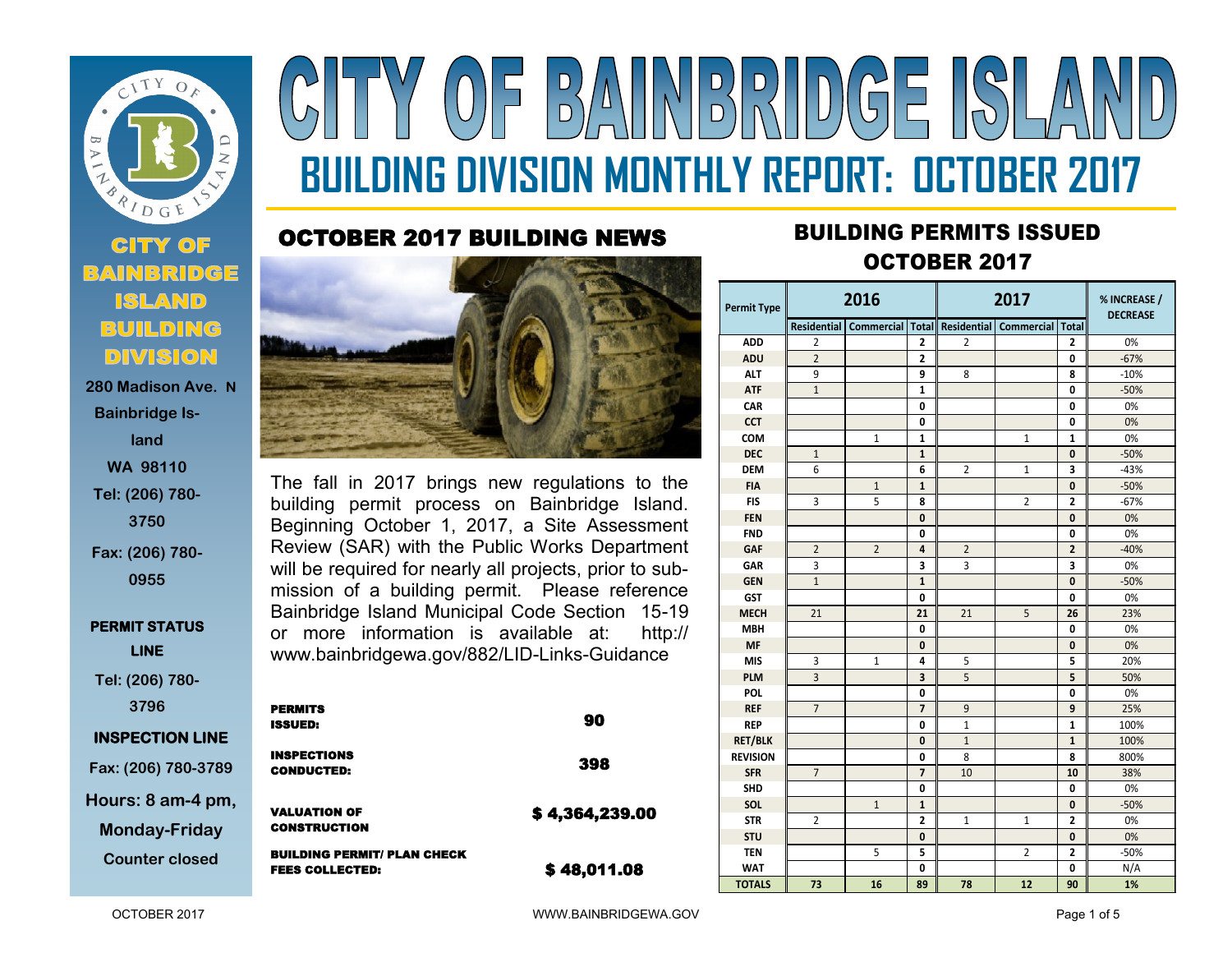| <b>Permits Issued</b>                        |                       |                                                               |                                                                                                                                     |                                                |                    |                  |  |
|----------------------------------------------|-----------------------|---------------------------------------------------------------|-------------------------------------------------------------------------------------------------------------------------------------|------------------------------------------------|--------------------|------------------|--|
| <b>Permit Type</b>                           | <b>Permit Number</b>  | <b>Applicant</b>                                              | <b>Project Description</b>                                                                                                          | <b>Project Address</b>                         | <b>Date Issued</b> | <b>Valuation</b> |  |
| <b>Commercial Addition</b>                   | BLD22681              | <b>CLARK CONSTRUCTION LLC</b>                                 | Replace and repair of all rotten and failed structural<br>members in crawl space. Repair all rot found during<br>course of repair.  | 355 ERICKSEN AVE<br><b>NE</b>                  | 10/18/2017         | \$70,000.00      |  |
| <b>Commercial Addition Total: 1</b>          |                       |                                                               |                                                                                                                                     |                                                |                    | \$70,000.00      |  |
| <b>Commercial Demolition</b>                 | BLD22761              | CHRISTIAN SCIENCE OF BAIN IS Foam filling 285 gallon oil tank |                                                                                                                                     | 1260 NORTH<br><b>MADISON AVE NE</b>            | 10/30/2017         |                  |  |
| <b>Commercial Demolition Total: 1</b>        |                       |                                                               |                                                                                                                                     |                                                |                    | \$0.00           |  |
| Commercial Fire Alarm System                 | BLD21827FIA           | MONTESSORI COUNTRY<br><b>SCHOOL</b>                           | New Fire Alarm System for Buildings 2, 3, 4 & 5!                                                                                    | 10994 ARROW<br>POINT DR NE                     | 10/03/2017         | \$9,500.00       |  |
| Commercial Fire Alarm System                 | <b>BLD21053 C-FIA</b> | <b>VWA-BAINBRIDGE ISLAND LLC</b>                              | Fire Alarm System                                                                                                                   | 1344<br>WINTERGREEN Ln 10/13/2017<br><b>NE</b> |                    | \$42,750.00      |  |
| <b>Commercial Fire Alarm System Total: 2</b> |                       |                                                               |                                                                                                                                     |                                                |                    | \$52,250.00      |  |
| <b>Commercial Foundation Only</b>            | <b>BLD22355C-FDN</b>  | WICKTOM MARCIA C & LOWERY<br>WM & JAMES J &                   | FOUNDATION FOR 107 unit apartment building, type<br>V-A Construction.                                                               | <b>GILMORE WAY NE</b>                          | 10/17/2017         |                  |  |
| <b>Commercial Foundation Only Total: 1</b>   |                       |                                                               |                                                                                                                                     |                                                |                    | \$0.00           |  |
| <b>Commercial Mechanical</b>                 | BLD22693              | <b>ATTALINA LLC</b>                                           | Installing 2 Ductless Heat pump units.                                                                                              | 380 Ericksen Ave                               | 10/04/2017         |                  |  |
| <b>Commercial Mechanical</b>                 | BLD22718              | SULLIVAN HEATING & COOLING<br><b>INC</b>                      | Install new Heat Pump                                                                                                               | 290 Winslow Way                                | 10/13/2017         |                  |  |
| <b>Commercial Mechanical</b>                 | <b>BLD22657</b>       | SPORTSMAN PARK LLC                                            | Permit is filed in Numberic System. Installing 14 X 21 X 9440 Sportsman Club 10/13/2017<br>13 Pre-fabed Cool room for Cold Storage. | Rd NE                                          |                    |                  |  |
| <b>Commercial Mechanical</b>                 | <b>BLD22734</b>       | Mayda                                                         | Replace ductless heat pump on roof.                                                                                                 | 8500 NE DAY RD E 10/19/2017                    |                    |                  |  |
| <b>Commercial Mechanical</b>                 | <b>BLD22735</b>       | Mayda                                                         | Remove and replace boiler.                                                                                                          | 270 OLYMPIC DR<br><b>SE</b>                    | 10/19/2017         |                  |  |
| <b>Commercial Mechanical Total: 5</b>        |                       |                                                               |                                                                                                                                     |                                                |                    | \$0.00           |  |
| <b>Commercial Tenant Improvement</b>         | <b>BLD22605 C-TEN</b> | R & J CONSTRUCTION SRVCS<br><b>INC</b>                        | In-fill some partition walls for Tenant.                                                                                            | 931 Hildebrand Ln<br><b>NE</b>                 | 10/02/2017         | \$15,000.00      |  |
| Commercial Tenant Improvement<br>Total:      |                       |                                                               |                                                                                                                                     |                                                |                    | \$15,000.00      |  |
| <b>Residential Addition</b>                  | <b>BLD22316ADD</b>    | <b>HELM RICHARD E &amp; ECKLUND</b><br>KATRINA ANNA           | Adding new attached garage with space above.<br>Adding new Dog Room, Covered Dog Area, Stair Well, NE<br>Covered Porch and laundry. | 12921 SUNRISE DR                               | 10/04/2017         | \$399,569.64     |  |
| <b>Residential Addition</b>                  | <b>BLD22460</b>       | <b>HOGAN THOMAS M &amp; CAROL L</b>                           | Add 1132 new sq ft 1st floor, 400 sqft garage & 720 sq<br>ft deck                                                                   | 430 KALEETAN PL                                | 10/05/2017         | \$250,288.48     |  |
| <b>Residential Addition</b>                  | <b>BLD22556</b>       | KLIMP JOHN M & NANCY O                                        | Adding 330 sq. ft. for Remodel kitchen/family room and 645 Alford PI NW<br>adding deck space!                                       |                                                | 10/05/2017         | \$78,613.56      |  |
| <b>Residential Addition</b>                  | <b>BLD22464</b>       | ROTHBAUM LESLIE A & JEREMY<br>Α                               | 352 sq. ft. addition to main floor only, adding master<br>bedroom and bathroom.                                                     | 9851 Bucsit Ln NE                              | 10/09/2017         | \$80,000.00      |  |
| <b>Residential Addition</b>                  | <b>BLD22404</b>       | ARCHITECTS THOMAS                                             | Remodel of and addition to an existing 2 story, 2<br>bedroom SFR.                                                                   | 11612 SUNRISE DR<br><b>NE</b>                  | 10/23/2017         | \$141,303.62     |  |
| <b>Residential Addition</b>                  | <b>BLD22553</b>       | <b>KELLER STEVEN &amp; BENNETT</b><br><b>JULIE</b>            | Adding a 292 sq. ft. addition and 138 sq. ft. deck.                                                                                 | 5185 NE EAGLE<br><b>HARBOR DR</b>              | 10/31/2017         | \$55,065.62      |  |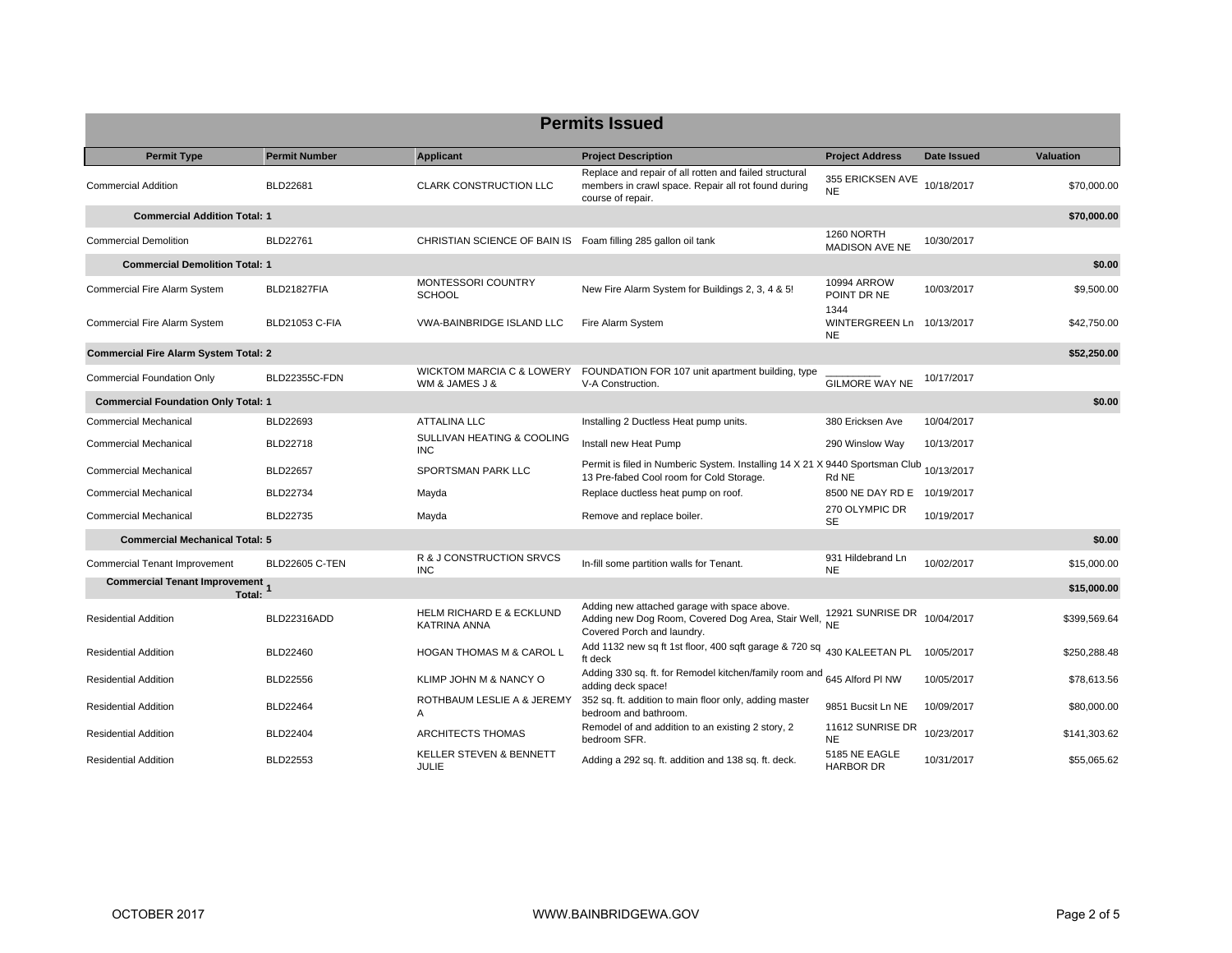| <b>Permits Issued</b>                           |                      |                                                                 |                                                                                                                               |                                              |             |                  |  |  |
|-------------------------------------------------|----------------------|-----------------------------------------------------------------|-------------------------------------------------------------------------------------------------------------------------------|----------------------------------------------|-------------|------------------|--|--|
| <b>Permit Type</b>                              | <b>Permit Number</b> | <b>Applicant</b>                                                | <b>Project Description</b>                                                                                                    | <b>Project Address</b>                       | Date Issued | <b>Valuation</b> |  |  |
| <b>Residential Addition Total: 6</b>            |                      |                                                                 |                                                                                                                               |                                              |             | \$1,004,840.92   |  |  |
| Residential Accessory Dwelling Unit             | BLD22303             | <b>CRAMER THEILINE WYCKOFF</b>                                  | Demo Existing Detached Garage and building New<br>detached ADU with 430 sq. ft. on 1st floor and 462 sq.<br>ft. on 2nd floor. | 2310 Upper Farms<br>Rd NE                    | 10/03/2017  | \$141.685.28     |  |  |
| Residential Accessory Dwelling Unit 1<br>Total: |                      |                                                                 |                                                                                                                               |                                              |             | \$141,685.28     |  |  |
| <b>Residential Alteration</b>                   | <b>BLD22637</b>      | WILLIAMS COREY M & LEAH R                                       | Building interior wall to make Laundry Room                                                                                   | 1042 Lovell Ave NW 10/02/2017                |             | \$1,000.00       |  |  |
| <b>Residential Alteration</b>                   | <b>BLD22547</b>      | LARSON LEVI & JENIFER                                           | Add canopy, covered porch, expand door to kitchen.                                                                            | 9617 NE Timberlane<br>PI                     | 10/09/2017  | \$35,000.00      |  |  |
| <b>Residential Alteration</b>                   | <b>BLD22577</b>      | <b>BIANCHI JUAN CRISTOBAL &amp;</b><br><b>GAZMURI MARIA PAZ</b> | Interior alteration with a small amounts of adding<br>square footage to the structure.                                        | 4795 NE NORTH<br>TOLO RD                     | 10/12/2017  | \$345,794.68     |  |  |
| <b>Residential Alteration</b>                   | <b>BLD22450</b>      | MASI EDWARD A & KRISTINE A                                      | Remodel of existing 4 bedroom SFR to include addition 13550 SUNRISE DR<br>of elevator to exterior of SFR.                     | <b>NE</b>                                    | 10/12/2017  | \$427,000.00     |  |  |
| <b>Residential Alteration</b>                   | BLD22653             | FREEMAN TIMOTHY J &<br><b>MARGARET E</b>                        | Create new 4th bedroom by adding an interior wall.                                                                            | 8225 SPRINGRIDGE 10/13/2017<br>RD NE         |             | \$6,404.00       |  |  |
| <b>Residential Alteration</b>                   | <b>BLD22737</b>      | HOME DEPOT AT-HOME SRVCS,<br>THE                                | Replace 1 window, no size/structural changes.                                                                                 | 6071 CRYSTAL<br>SPRINGS DR NE                | 10/19/2017  | \$1,115.07       |  |  |
| <b>Residential Alteration Total: 6</b>          |                      |                                                                 |                                                                                                                               |                                              |             | \$816,313.75     |  |  |
| <b>Residential Demolition</b>                   | BLD22651             | HARBOR CUSTOM HOMES LLC                                         | Demo of existing SFR                                                                                                          | 6969 NE New<br>Brooklyn Rd                   | 10/12/2017  |                  |  |  |
| <b>Residential Demolition</b>                   | <b>BLD22722</b>      | <b>DOMENICK JEFFREY T &amp;</b><br>MARTINE ANDERSON             | Removing kitchen nook.                                                                                                        | 10033 NE<br>WOODHAVEN LN                     | 10/13/2017  |                  |  |  |
| <b>Residential Demolition Total: 2</b>          |                      |                                                                 |                                                                                                                               |                                              |             | \$0.00           |  |  |
| Residential Fire Sprinkler System               | BLD22606             | FOX FIRE PREVENTION INC                                         | res fire sprinkler                                                                                                            | 10831 NE SOUTH<br><b>BEACH DR</b>            | 10/27/2017  | \$27,550.00      |  |  |
| Residential Fire Sprinkler System<br>Total:     |                      |                                                                 |                                                                                                                               |                                              |             | \$27,550.00      |  |  |
| Residential Grading and Fill                    | <b>BLD22705</b>      | EDDY BARBARA E                                                  | Pave part of driveway from Fletcher Bay Rd appx. 100'                                                                         | 8545 Fletcher Bay Rd 10/12/2017<br><b>NE</b> |             |                  |  |  |
| <b>Residential Grading and Fill Total: 1</b>    |                      |                                                                 |                                                                                                                               |                                              |             | \$0.00           |  |  |
| <b>Residential Mechanical</b>                   | <b>BLD22687</b>      | KEMKES BRIAN J & BEADLE<br>PAULA R                              | Installation of new fireplace                                                                                                 | 15673 Point Monroe<br>Dr NE                  | 10/02/2017  |                  |  |  |
| <b>Residential Mechanical</b>                   | BLD22691             | <b>MCKINSTRY MICHAEL R &amp;</b><br><b>CLAUDIA</b>              | Installing new Ductless Heatpump System.                                                                                      | 15166 Sunrise Dr NE 10/04/2017               |             |                  |  |  |
| Residential Mechanical                          | <b>BLD22692</b>      | OLSON CRAIG D & THERESA V                                       | Install new Heat Pump System.                                                                                                 | 11215 Pinyon Ave<br><b>NE</b>                | 10/04/2017  |                  |  |  |
| Residential Mechanical                          | BLD22694             | <b>CAMERON JENNIFER B</b>                                       | Installing new Ductless Heat Pump                                                                                             | 10888 NE Brownell<br>Ln                      | 10/04/2017  |                  |  |  |
| <b>Residential Mechanical</b>                   | <b>BLD22696</b>      | <b>SCHARRER GREG</b>                                            | Remove & Replace existing Hot Water Heater.                                                                                   | 7039 NE Baker Hill<br>Rd                     | 10/05/2017  |                  |  |  |
| Residential Mechanical                          | BLD22703             | NICHOLS MARK A & EMILY BLAIR Replacement of cook top            |                                                                                                                               | 12136 Kallgren Rd<br>NE.                     | 10/06/2017  |                  |  |  |
| <b>Residential Mechanical</b>                   | BLD22711             | SALMON GARDNER K & ANNETTE Installing new OIL Furnance.         |                                                                                                                               | <b>11545 NORTH</b><br>MADISON AVE NE         | 10/11/2017  |                  |  |  |
| <b>Residential Mechanical</b>                   | BLD22712             | <b>BURRUSS BRIAN T</b>                                          | Installing new Ductless Heat Pump                                                                                             | 505 Horizon View Pl<br><b>NW</b>             | 10/11/2017  |                  |  |  |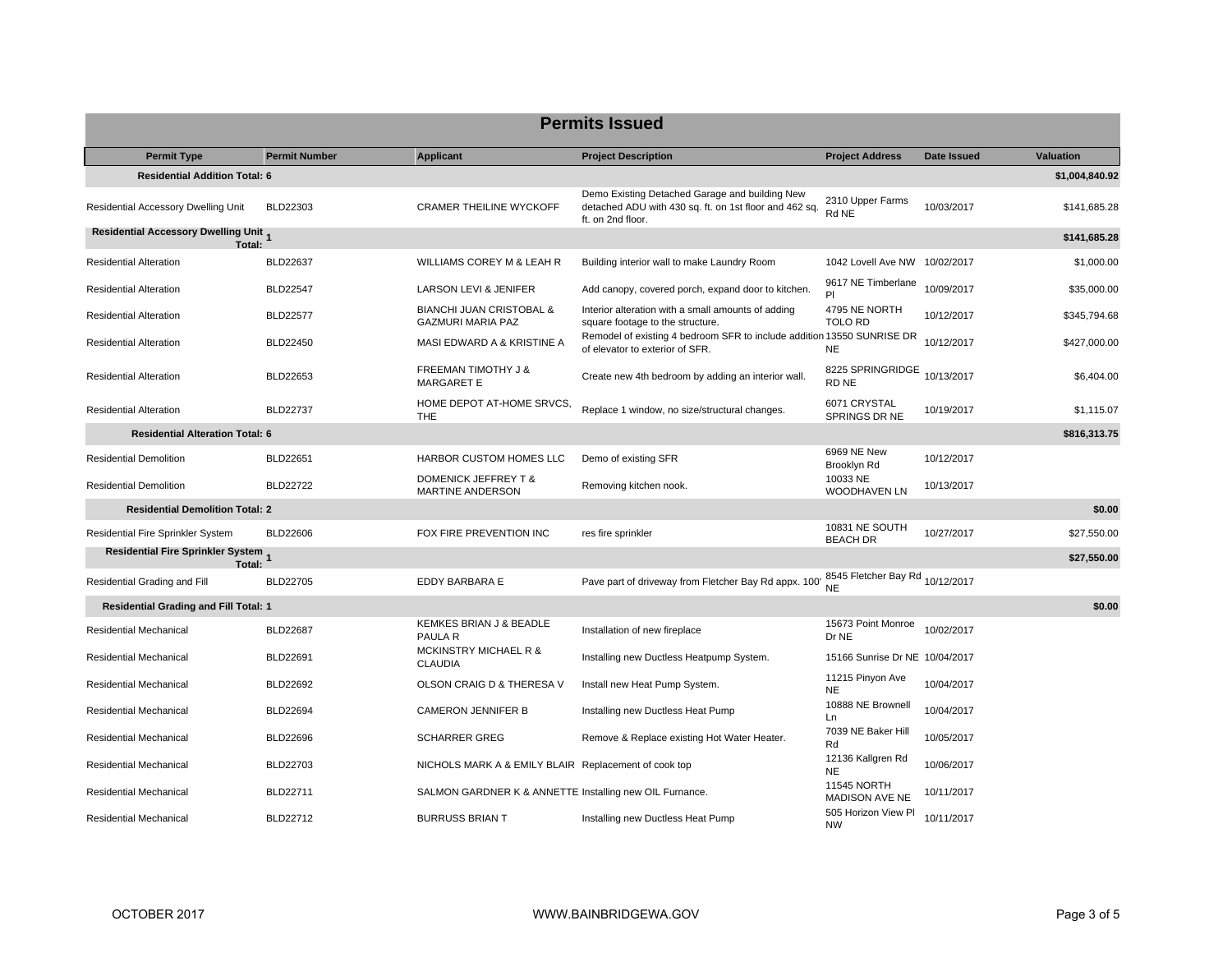| <b>Permits Issued</b>                     |                      |                                                        |                                                                    |                                       |             |            |  |  |
|-------------------------------------------|----------------------|--------------------------------------------------------|--------------------------------------------------------------------|---------------------------------------|-------------|------------|--|--|
| <b>Permit Type</b>                        | <b>Permit Number</b> | <b>Applicant</b>                                       | <b>Project Description</b>                                         | <b>Project Address</b>                | Date Issued | Valuation  |  |  |
| Residential Mechanical                    | BLD22713             | SELL TIMOTHY L & SMITH CINDY<br>Κ                      | Installing new Heat Pump System                                    | 4088 CRYSTAL<br>SPRINGS DR NE         | 10/11/2017  |            |  |  |
| Residential Mechanical                    | BLD22714             | <b>BLACK WILLIAM L III</b>                             | Remove/Replace existing heat pump with new.                        | 7500 NE Carene Ln                     | 10/11/2017  |            |  |  |
| Residential Mechanical                    | BLD22720             | BRENNAN HEATING & A/C LLC                              | Replacement of Heat Pump                                           | 15455 GROTLE ST<br><b>NE</b>          | 10/13/2017  |            |  |  |
| Residential Mechanical                    | BLD22721             | DOMENICK JEFFREY T &<br>MARTINE ANDERSON               | Add 2 120 gal LP tanks and Water Heater.                           | 10033 NE<br><b>WOODHAVEN LN</b>       | 10/13/2017  |            |  |  |
| Residential Mechanical                    | BLD22731             | SISK ROBERT J & DIANE P                                | Install new HVAC System                                            | 8565 NE GORDON<br>DR                  | 10/18/2017  |            |  |  |
| Residential Mechanical                    | <b>BLD22699</b>      | FEY BRETT C & BARROWS EMILY<br>A                       | Underground 500 gallon Propane tank                                | 5171 NE Sullivan Rd 10/19/2017        |             |            |  |  |
| Residential Mechanical                    | <b>BLD22738</b>      | CRAIN ALAN & HENRY ANN<br><b>KATRIN</b>                | Install new Generator and new Ip line from existing<br>tank.       | 13123 PHELPS RD<br><b>NE</b>          | 10/20/2017  |            |  |  |
| Residential Mechanical                    | <b>BLD22744</b>      | MARINKOVICH STEPHEN & LISA<br>K                        | Remove and Replace existing Heat Pump System                       | 1115 ALEXANDER<br>PL                  | 10/24/2017  |            |  |  |
| Residential Mechanical                    | <b>BLD22745</b>      | ERVING ROBERT M TRUSTEE                                | Remove and Replace Existing Heat Pump System                       | 14010 Hidden<br>Heights Ln NE         | 10/24/2017  |            |  |  |
| Residential Mechanical                    | <b>BLD22748</b>      | CANDELARIA ANDREW & EMILY                              | Remove & Replace existing Furnance                                 | 8240 HANSEN RD<br><b>NE</b>           | 10/25/2017  |            |  |  |
| Residential Mechanical                    | BLD22749             | JERNIGAN KEITH A & AMY L                               | Remove and Replace existing HVAC System                            | 5662 Packard Ln NE 10/25/2017         |             |            |  |  |
| Residential Mechanical                    | <b>BLD22752</b>      | LINCOLN HELENA SOOMER &<br><b>MICHAEL J</b>            | Installation of new 1000 gal LP tank underground                   | <b>1939 NE PARK</b><br><b>VIEW DR</b> | 10/27/2017  |            |  |  |
| <b>Residential Mechanical</b>             | <b>BLD22753</b>      | HARRISON DAVID & CYNTHIA                               | Replacing furnace                                                  | 12249 Arrow Point<br>Loop NE          | 10/27/2017  |            |  |  |
| <b>Residential Mechanical Total: 21</b>   |                      |                                                        |                                                                    |                                       |             | \$0.00     |  |  |
| <b>Residential Miscellaneous</b>          | BLD22723             | FISCHER KAREN M TRUSTEE                                | Mobile Home Title Elimination                                      | 8745 SPORTSMAN<br>CLUB RD NE          | 10/16/2017  |            |  |  |
| <b>Residential Miscellaneous Total: 1</b> |                      |                                                        |                                                                    |                                       |             | \$0.00     |  |  |
| <b>Residential Plumbing</b>               | BLD22695             | CAPPADONA THOMAS JR &<br><b>DORIS</b>                  | Remove & Replace existing Hot Water Heater                         | 9581 NE NORTH<br><b>TOWN LOOP</b>     | 10/05/2017  |            |  |  |
| <b>Residential Plumbing</b>               | BLD22697             | <b>WILKINSON WARREN</b>                                | Remove & Replace existing Hot Water Heater.                        | 843 STRAWBERRY<br>LN NW               | 10/05/2017  |            |  |  |
| <b>Residential Plumbing</b>               | BLD22702             | NICHOLS MARK A & EMILY BLAIR Replacement of dishwasher |                                                                    | 12136 Kallgren Rd<br><b>NE</b>        | 10/06/2017  |            |  |  |
| <b>Residential Plumbing</b>               | BLD22740             | SISK ROBERT J & DIANE P                                | Plumbing Permit for new sink, new shower, new tub.                 | 8565 NE GORDON<br>DR.                 | 10/23/2017  |            |  |  |
| <b>Residential Plumbing</b>               | <b>BLD22742</b>      |                                                        | GREENBERG EDWIN R & JANE J NEW WATER CLOSET, NEW BATHTUB           | 329 ERICKSEN AVE<br>NE SPC 7          | 10/23/2017  |            |  |  |
| <b>Residential Plumbing Total: 5</b>      |                      |                                                        |                                                                    |                                       |             | \$0.00     |  |  |
| <b>Residential Re-Roof</b>                | <b>BLD22688</b>      | Cool, Seth                                             | Remove existing roof and install a new, sustainable<br>metal roof. | 8570 NE HIDDEN<br><b>COVE RD</b>      | 10/09/2017  | \$1,650.00 |  |  |
| <b>Residential Re-Roof</b>                | <b>BLD22672</b>      | Campbell, Stephen                                      | remove the existing metal roof. Install a new metal<br>roof.       | 7867 FLETCHER<br><b>BAY RD NE</b>     | 10/10/2017  | \$2,200.00 |  |  |